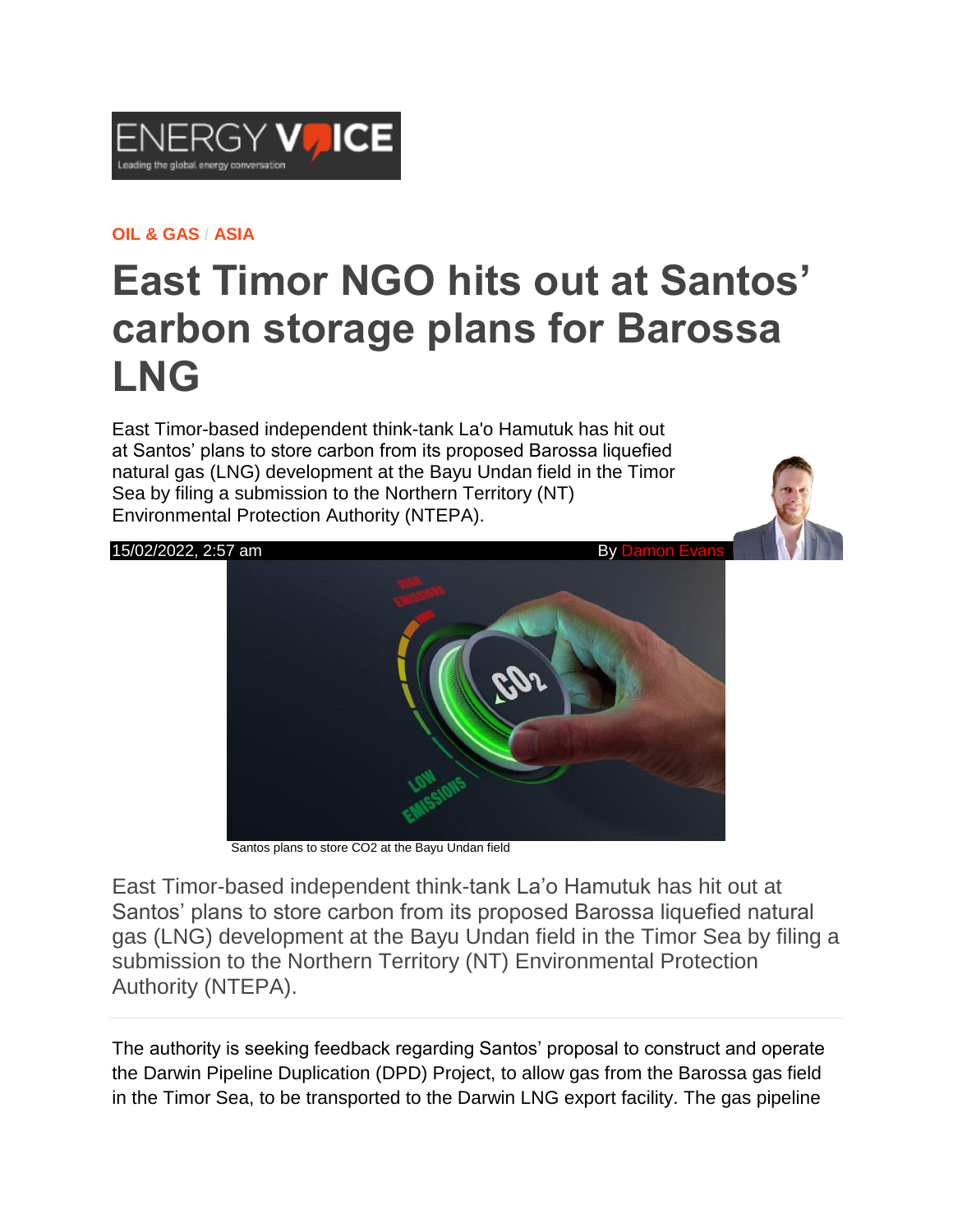would be about 100km in NT waters, duplicate a section of the existing Bayu-Undan pipeline, and include a shore crossing at Wickham Point in the Greater Darwin Area.

"The NTEPA should not look at the part of this project that falls within the Northern Territory in isolation, as it affects your neighbours and the global climate," La'o Hamutuk said in its submission today.

"Gas extraction from Barossa and carbon storage at Bayu-Undan may be outside your territorial jurisdiction, but they are intrinsic elements of the proposed DPD project. Please consider effects outside the Northern Territory, some of which could endure for centuries, while you look into the local impacts of this project," added the nongovernmental organisation (NGO).

The Bayu-Undan field lies in East Timor's territorial waters. East Timor is also known as Timor Leste. The Barossa field lies in Australian territorial waters offshore Northern Australia.

Fast-moving plans for the Santos-led carbon capture and storage (CCS) project at the Bayu Undan field offshore East Timor, that would see the nation import Australia's waste, have previously been described as "carbon colonialism" by La'o Hamutuk.

Last year, the Timorese NGO, warned that Santos (ASX:STO), Eni (BIT:ENI), as well as Australia, were hoping to exploit an impoverished neighbour, by implementing the proposed CCS scheme, targeted to start-up in 2025. If successful, it would be one of the biggest carbon storage sites globally.

In its submission to the NTEPA today, La'o Hamutuk said that "a piecemeal approach to a project which straddles multiple jurisdictions may not adequately protect our common welfare. Overarching issues might fall outside of each authority's localised mandate and be overlooked – there is more to this project than the pipelines currently before you."

"Furthermore, if some regulators are less experienced or are overly influenced by corporate pressure, others, including yourselves, need to step up and exercise their responsibilities effectively," added the think-tank.

The people of East Timor are woefully ill-equipped to assess the implications of agreeing to the proposed CCS project. "The Timorese people – including key decision makers – have limited technical, environmental, and numerical skills and experience," La'o Hamutuk noted last year.

The Timorese government has become addicted to easy rents from the petroleum industry and the country's regulator ANPM has been quick to start collaborating with Santos. Last September, the pair signed a memorandum of understanding covering the Bayu Undan CCS project.